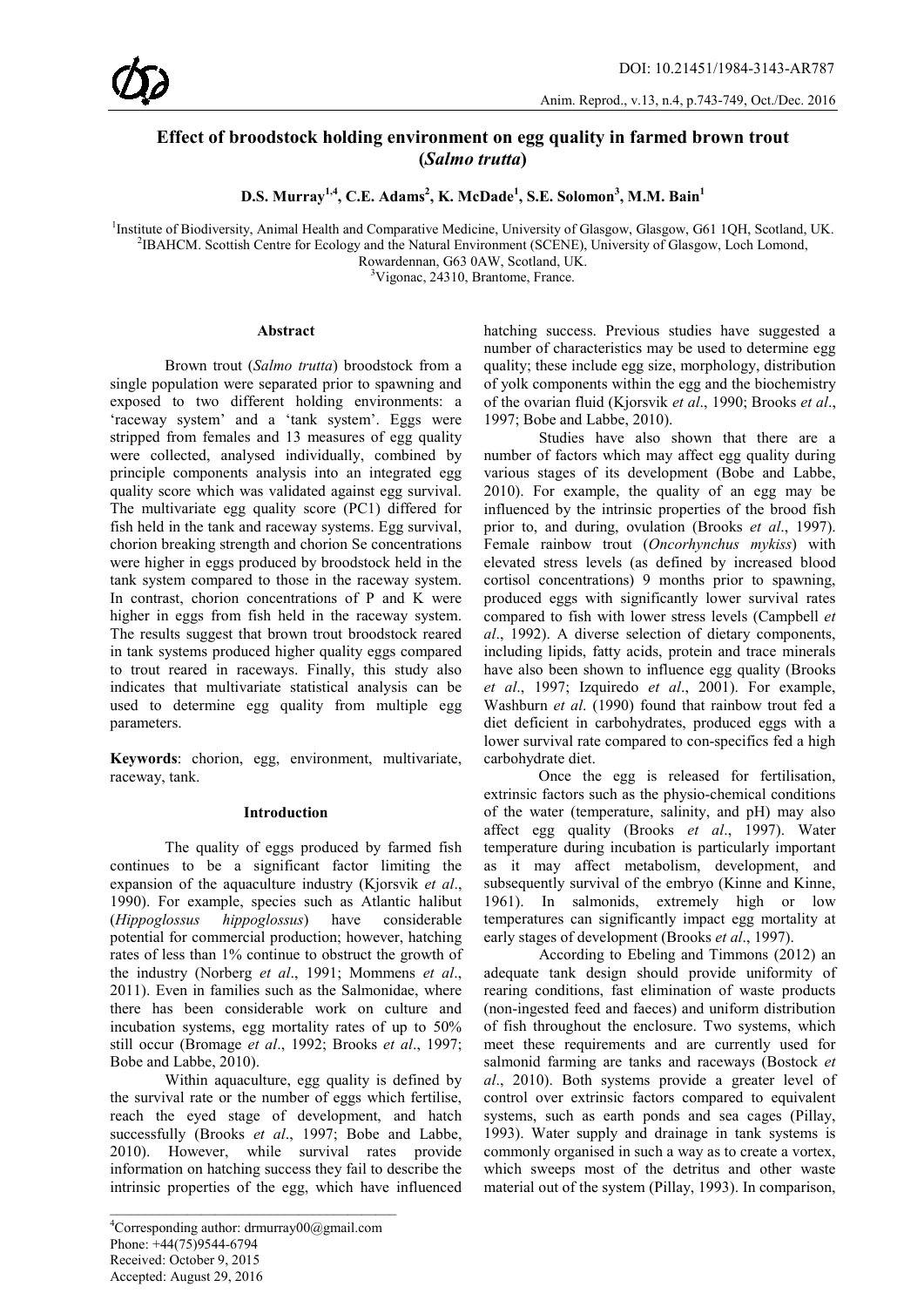raceways are designed to provide a flow through system, which enables the rearing of much denser populations but also relies on an abundant flow of well oxygenated water (Pillay, 1993; Bostock *et al*., 2010). Tanks and raceways are often constructed from the same materials (i.e. concrete, marine plywood, metal, or fibreglass) but their intrinsic properties, such as water inlets and drainage pipes can create substantial hydrological differences between each system (Pillay 1993).

While many previous investigations have identified how intrinsic factors affect egg quality in preovulating broodstock, little is known about how extrinsic factors, such as the holding environment affect broodstock in a way that impacts upon egg quality (Kjorsvik *et al*., 1990; Brooks *et al*., 1997; Izquierdo *et al*., 2001). Therefore, in the current study, we address this question directly by examining extrinsic environmental effects on egg quality mediated through the female by rearing two groups of brown trout in two different rearing environments. In addition to utilising standard methods to define egg quality we also examined other novel measures of egg quality and how alternative data analysis can be used to test for differences in egg quality.

### **Materials and Methods**

### *Samples and location*

Forty female brown trout (*Salmo trutta*; age: 2+) from the Ae Fishery, Dumfries, were used in this study. All fish were from the same strain. Trout were transported to aquarium facilities at the Scottish Centre of Ecology and the Natural Environment (S.C.E.N.E.) University of Glasgow and held at these facilities from June 2008 until February 2009.

### *Broodstock holding environment: tank system*

Broodstock were held in an 800L round, polyethylene tank with a continuous supply of water  $(ca. 25 L min<sup>-1</sup>)$ , provided by three inlet pipes equidistant around the circumference of the tank. Waste water was drained using a central stand-pipe covered by a 5 mm mesh screen. Fish were exposed to ambient water temperature and natural photoperiod. Industrial food pellets (EWOS Ltd) were dispensed daily into the tank by a clockwork belt feeder (Dryden Aqua Ltd) over a 24 h feeding period. The daily feed ration exceeded the recommended feeding rate for salmonids for the prevailing water temperature. Mean water temperature for the duration of the experiment was 11°C.

# *Broodstock holding environment: raceway system*

Trout were held in a 1000 L raceway and exposed to ambient water temperature and natural photoperiod. Water entered the raceway from a pipe at one end of the raceway (ca.  $25 \text{ L min}^{-1}$ ), while waste water was drained by a standpipe screened by 5mm mesh located at the other end of the raceway. Industrial food pellets (EWOS Ltd) were deposited into the tank by a

clockwork belt feeder (Dryden Aqua Ltd) set to a 24 h continual feeding regime. The feed ration exceeded the recommended weight for salmonids. Mean water temperature for the duration of the experiment was  $11^{\circ}$ C.

# *Assessing reproductive status of broodstock*

Reproductive maturation in individual trout was assessed, every second day, between October 2008 and February 2009, by anaesthetising fish in a benzocaine solution (Sigma Life Sciences) and checking visually for signs of abdominal distension and egg release. Broodstock that were not ovulating were placed in a 150 L recovery tank, before being returned to the holding tank. Ovulating fish were euthanized by exposure to a lethal dose of anaesthetic, followed by a sharp blow to the head (The Humane Killing of Animals (Schedule 1) Act, 1986; Humane, 1997). Fish were blotted dry and their eggs were stripped into clean dry plastic tubs by abdominal manipulation.

# *Egg survival*

Approximately 500 eggs (estimated by weight) collected from each female were sub-divided into two replicates, and fertilised by a single male. Eggs were then water hardened and placed into individual custombuilt incubation trays. Water hardening, in this context, occurs when eggs come into contact with water. The difference in osmolarity between the inside of the egg and the water causes an influx of water into the perivitelline space of the egg. This causes the eggs to swell in size and a cross-linking of chorion proteins (Rudy and Potts, 1969; Oppen-Berntsen *et al*., 1990). Incubation trays were constructed from plastic mesh (5 mm mesh diameter) wrapped round a solid square Perspex base and rim  $(10 \times 10 \times 15 \text{ cm})$ . These trays were placed in a 200 L flow-through tank  $(5 L min^{-1})$ containing two water filters (Fluval A460). The eggs in individual trays were checked every alternate day for mortalities. Dead eggs were identified by their white/opaque appearance, recorded and removed from the incubation system. The experiment was terminated when all eggs reached the eyed stage of development. Water temperature during egg incubation ranged between 5 and  $14^{\circ}$ C (mean =  $8^{\circ}$ C)

### *Chorion breaking strength*

Ten unfertilised, non-water hardened and ten unfertilised, water hardened eggs from each female were selected to measure chorion strength. The breaking strength of each individual chorion was tested using a Lloyd LRX compression test instrument (Ametek Inc). With the following settings, 1mm diameter blunt ended probe, 5 mm min<sup>-1</sup> probe speed with a 5N load cell.

### *Chorion element concentrations*

Four unfertilised, non-water hardened eggs from each female were gently punctured with a sterilised needle. The yolk was extruded by gentle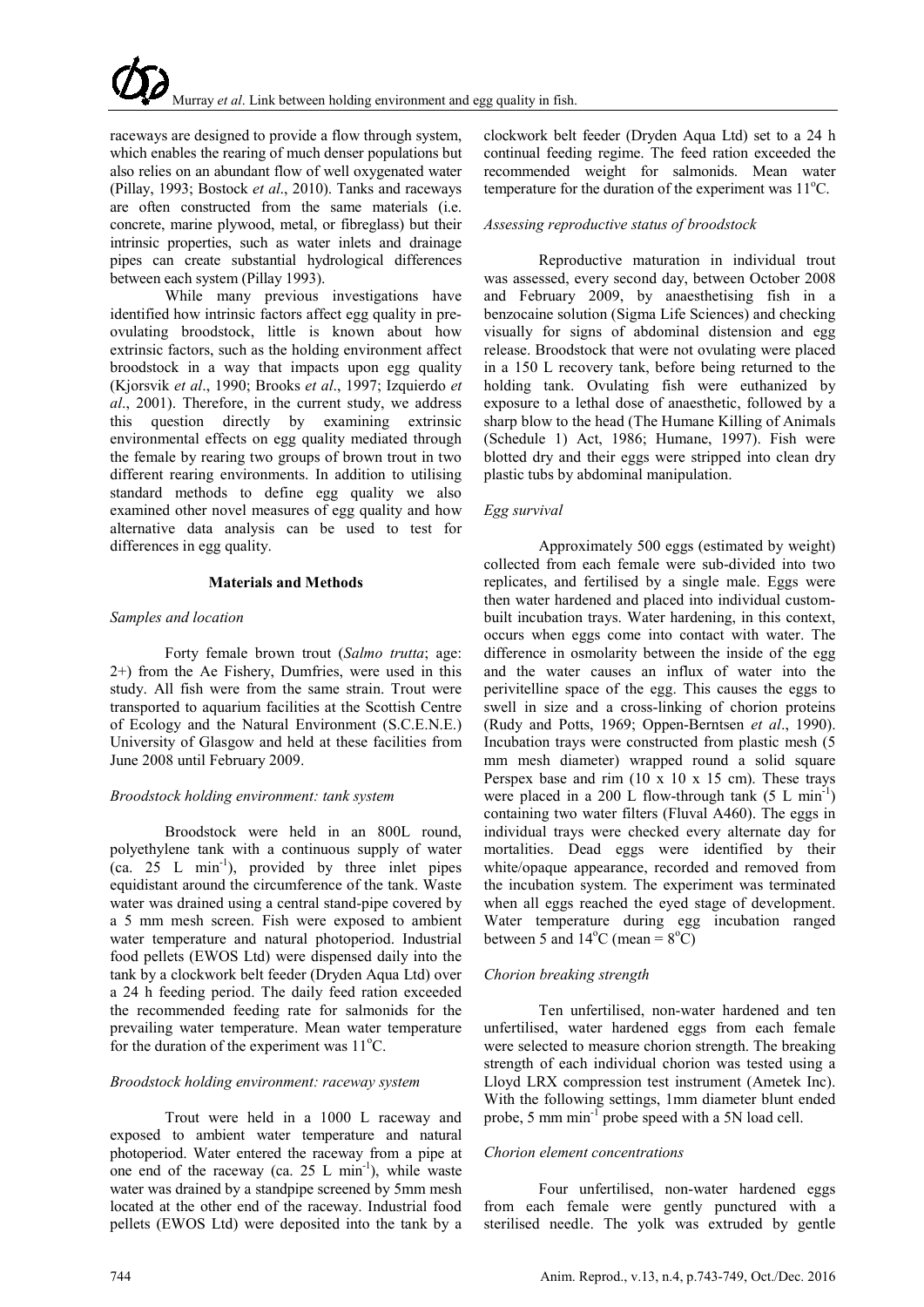manipulation of the chorion. Each chorion was then placed in individually marked well-plates and dried at 37°C for 24 h. These were then mounted onto aluminium stubs using double sided sticky carbon tabs. Analysis of elemental concentrations was then carried out by energy-dispersive x-ray spectroscopy (E.D.X.), using a Philips XL30 ESEM equipped with a Phoenix energy dispersive x-ray detector (operating voltage = 20 kv, working distance  $= 10$  mm). Carbon (C), oxygen (O), sodium (Na), magnesium (Mg), phosphorus (P), sulphur (S), chlorine (Cl), potassium (K), calcium (Ca), and selenium (Se) were all consistently detected during analysis. The percentage concentration of each of these elements was derived for the chorion of each individual egg.

### *Data analysis*

Principle components analysis (PCA) was used to reduce the number of egg quality variables into a single multivariate egg quality score (Turnbull *et al*., 2005; Adams *et al*., 2007). The egg quality variables were combined by means of a multivariate analysis. Principle components analysis (PCA) was conducted on individual egg variables and the components (with significant positive and negative loadings for all egg variables measured, Table 1) were used as a score of general egg quality. This principle component scores incorporated physical (chorion breaking strength) and

biochemical (elemental concentrations) measures of egg quality. Therefore, factor scores produced by PCA provided a single integrated egg quality value, which increased with improving quality. To test the validity of using PCA scores to define egg quality, PCA scores were regressed on egg survival for each female. Oneway analysis of variance (ANOVA) was then used to examine the effects of broodstock holding environmental on this multivariate egg quality score. The effect of broodstock holding environment on individual egg quality variables was examined using ANOVA. All data presented as percentages were arcsine transformed prior to analysis. The Minitab®16 statistical software package was used for data analysis.

The logistical constraints and financial demands of multiple holding unit replicates, particularly at the commercial site made holding unit replication in this study impossible. This is a common problem for studies involving commercial partners that has been recognised in many other studies. Oksanen (2001) argued that when the cost of replication is very high, experiments involving un-replicated treatments may be the only option, cautious use of inferential statistic may be acceptable. In the context of the design of this current study one assumption made is that the response of individual females is independent of others in the tank. Given that we are examining the physiological and bioallocation responses of individual females, this is both a logical and reasonable assumption.

Table 1. PCA coefficients applied to each variable measured and the total variation explained (%).

| Table 1. I CA cochicients applied to each variable incasticulation the total variation explained (70).<br>Variable | PC <sub>1</sub> | PC <sub>2</sub> | PC <sub>3</sub> | PC <sub>4</sub> |
|--------------------------------------------------------------------------------------------------------------------|-----------------|-----------------|-----------------|-----------------|
| Non-water hardened chorion breaking strength                                                                       | $-0.38$         | 0.12            | 0.17            | $-0.32$         |
| Water hardened chorion breaking strength                                                                           | $-0.36$         | 0.02            | 0.28            | $-0.31$         |
| Se chorion conc                                                                                                    | $-0.21$         | 0.15            | 0.54            | 0.30            |
| C chorion conc                                                                                                     | 0.24            | $-0.46$         | 0.17            | 0.06            |
| O chorion conc                                                                                                     | $-0.35$         | 0.04            | $-0.34$         | $-0.02$         |
| Na chorion conc                                                                                                    | $-0.06$         | $-0.03$         | 0.61            | 0.24            |
| Mg chorion conc                                                                                                    | 0.09            | 0.12            | $-0.15$         | 0.68            |
| P chorion conc                                                                                                     | 0.42            | $-0.02$         | 0.09            | $-0.26$         |
| S chorion conc                                                                                                     | 0.33            | 0.25            | 0.15            | $-0.32$         |
| Cl chorion conc                                                                                                    | 0.07            | 0.59            | 0.07            | $-0.03$         |
| K chorion conc                                                                                                     | 0.44            | 0.03            | 0.12            | $-0.10$         |
| Ca chorion conc                                                                                                    | 0.10            | 0.58            | $-0.10$         | 0.07            |
| Variance explained $(\% )$                                                                                         | 31.8            | 22.3            | 14.6            | 12.0            |

### **Results**

# *Multivariate egg quality score and egg survival*

The first principle component (PC 1) of the PCA analysis of 12 putative egg quality variables accounted for 37.8% of the total variance of the PCA analysis and showed high negative coefficients for nonhardened and hardened chorion breaking strengths, O and Se chorion concentrations, opposed with high positive coefficients for P, S and K chorion concentrations (Table 1). The second, third and fourth components (PC2, PC3 and PC4 respectively) also accounted for a considerable amount of variation (22.3, 14.6, and 12.0%, respectively). PC2 showed a high

negative coefficient for C chorion concentrations and high positive coefficients for Cl and Ca chorion concentrations, while PC3 showed a high negative coefficient for O chorion concentrations and high positive coefficients for Se and Na chorion concentrations (Table 1).

PC1 scores were negatively correlated with egg survival across females ( $F_{[1,15]} = 9.97$ ;  $R^2 = 0.399$ ;  $P =$ 0.007), while PC3 scores were positively correlated to egg survival across females ( $F_{[1,15]} = 4.88$ ;  $R^2 = 0.399$ ; P = 0.043). There was no significant correlation for PC2  $(F<sub>[1,15]</sub> = 0.27; R<sup>2</sup> = 0.018; P = 0.609)$  or PC4  $(F<sub>[1,15]</sub> = 2.67;$  $R^2 = 0.151$ ; P = 0.123). Therefore, PC1 provides a useful index of increasingly poor egg quality (higher PC1 score; lower egg quality) and PC3 of increasing higher egg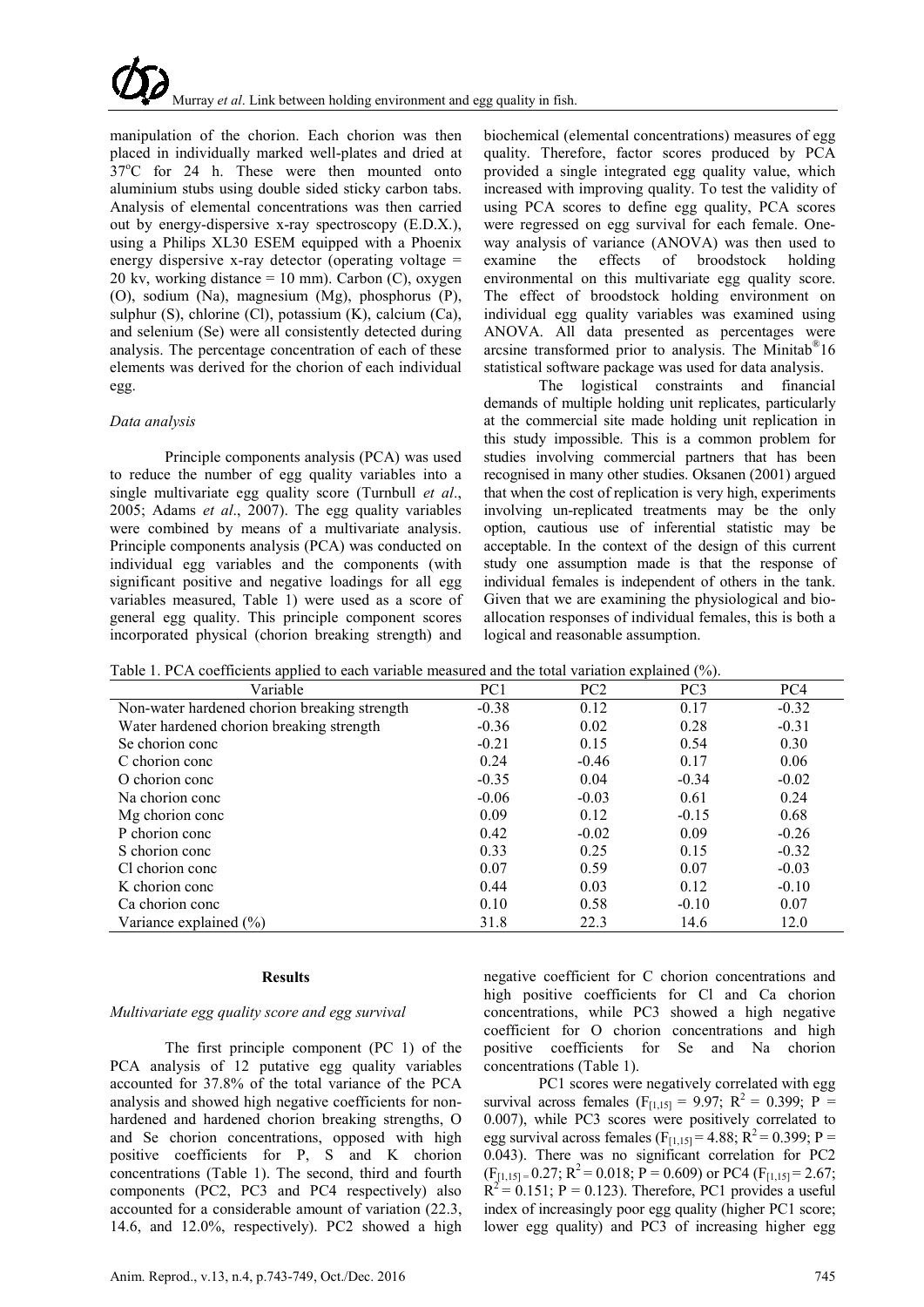quality (higher PC3 score; higher egg quality). PC2 and PC4 scores do not appear to reflect elements of egg quality that affect survival and thus were not considered further.

*Multivariate egg quality index (PC1 and PC3) and broodstock holding environment*

PC1 egg quality scores were significantly lower

in eggs from fish reared in the tank system compared to the raceway system  $(F_{[1,15]} = 18.95; R^2 = 0.558; P =$ 0.001; Fig. 1), indicating that eggs from broodstock held in the tank had higher chorion breaking strength (water hardened and non-water hardened) and chorion O concentrations and had lower P, S and K chorion concentrations. There was no difference in PC3 egg quality scores of eggs between holding sites ( $F_{[1,15]}$  = 3.06;  $R^2 = 0.169$ ;  $P = 0.101$ ; Fig. 1).



Figure 1. Differences in PC egg quality scores between Raceway and Tank systems. PC1, raceway ( $1.85 \pm 1.91$ ) and tank systems (-1.29  $\pm$  1.07), and PC3, raceway (-0.63  $\pm$  1.21) and tank systems (0.44  $\pm$  1.27). (mn  $\pm$  std dev).

*The effect of broodstock holding environment on individual measures of egg quality* 

Egg survival was significantly greater in eggs produced by females reared in the tank system compared to those held in the raceway ( $F_{[1,15]} = 31.8$ ;  $R^2 = 0.66$ ; P < 0.001; Table 2). Univariate analysis of individual measures of putative egg quality showed that eggs produced by female broodstock held in the tank had a higher chorion breaking strength for both non-water hardened and water hardened eggs compared to those held in the raceway (non-water hardened;  $F_{[1,15]} = 201.3$ ;  $R^{2} = 0.93$ ; P < 0.001, water hardened; F<sub>[1,15]</sub> = 125.0; R<sup>2</sup>  $= 0.89$ ; P < 0.001; Table 2). The chorion of the eggs produced by female broodstock held in the tank system had a higher percentage concentration of Se  $(F<sub>[1,15]</sub> = 5.1;$  $R^2$  = 0.20; P = 0.040; Table 2), whilst those from female broodstock held in the raceway system had significantly higher levels of both P and K (P,  $F_{[1,15]} = 6.3$ ;  $R^2 = 0.25$ ;  $P = 0.024$ ; K,  $F_{[1,15]} = 11.5$ ;  $R^2 = 0.40$ ;  $P = 0.004$ ; Table 2).

Table 2. The effect of broodstock holding environment on physical egg quality parameters and chorion element concentrations (means  $\pm$  std dev).

| Variable                                         | Raceway         | Tank            | P-value     |
|--------------------------------------------------|-----------------|-----------------|-------------|
| Egg survival $(\% )$                             | $17.4 \pm 19.6$ | $58.6 \pm 10.6$ | P < 0.001   |
| Non-water hardened chorion breaking strength (N) | $0.7 \pm 0.3$   | $6.8 \pm 0.3$   | P < 0.001   |
| Water hardened chorion breaking strength (N)     | $1.4 \pm 1.3$   | $20.1 \pm 1.0$  | P < 0.001   |
| Se chorion conc. $(\% )$                         | $2.6 \pm 1.8$   | $4.1 \pm 0.9$   | $P = 0.040$ |
| C chorion conc. $(\% )$                          | $48.8 \pm 1.8$  | $47.7 \pm 2.7$  | $P = 0.369$ |
| O chorion conc. $(\% )$                          | $38.4 \pm 2.5$  | $39.5 \pm 2.1$  | $P = 0.340$ |
| Na chorion conc. $(\%)$                          | $4.3 \pm 0.7$   | $4.5 \pm 0.8$   | $P = 0.677$ |
| Mg chorion conc. $(\% )$                         | $5.6 \pm 4.6$   | $3.7 \pm 0.7$   | $P = 0.213$ |
| P chorion conc. $(\% )$                          | $5.1 \pm 1.7$   | $5.1 \pm 1.7$   | $P = 0.024$ |
| S chorion conc. $(\% )$                          | $4.9 \pm 1.8$   | $4.1 \pm 1.6$   | $P = 0.347$ |
| Cl chorion conc. $(\% )$                         | $3.4 \pm 1.1$   | $3.6 \pm 4.2$   | $P = 0.918$ |
| K chorion conc. $(\% )$                          | $4.1 \pm 1.4$   | $2.2 \pm 1.0$   | $P = 0.004$ |
| Ca chorion conc. $(\% )$                         | $3.7 \pm 1.5$   | $3.0 \pm 3.2$   | $P = 0.598$ |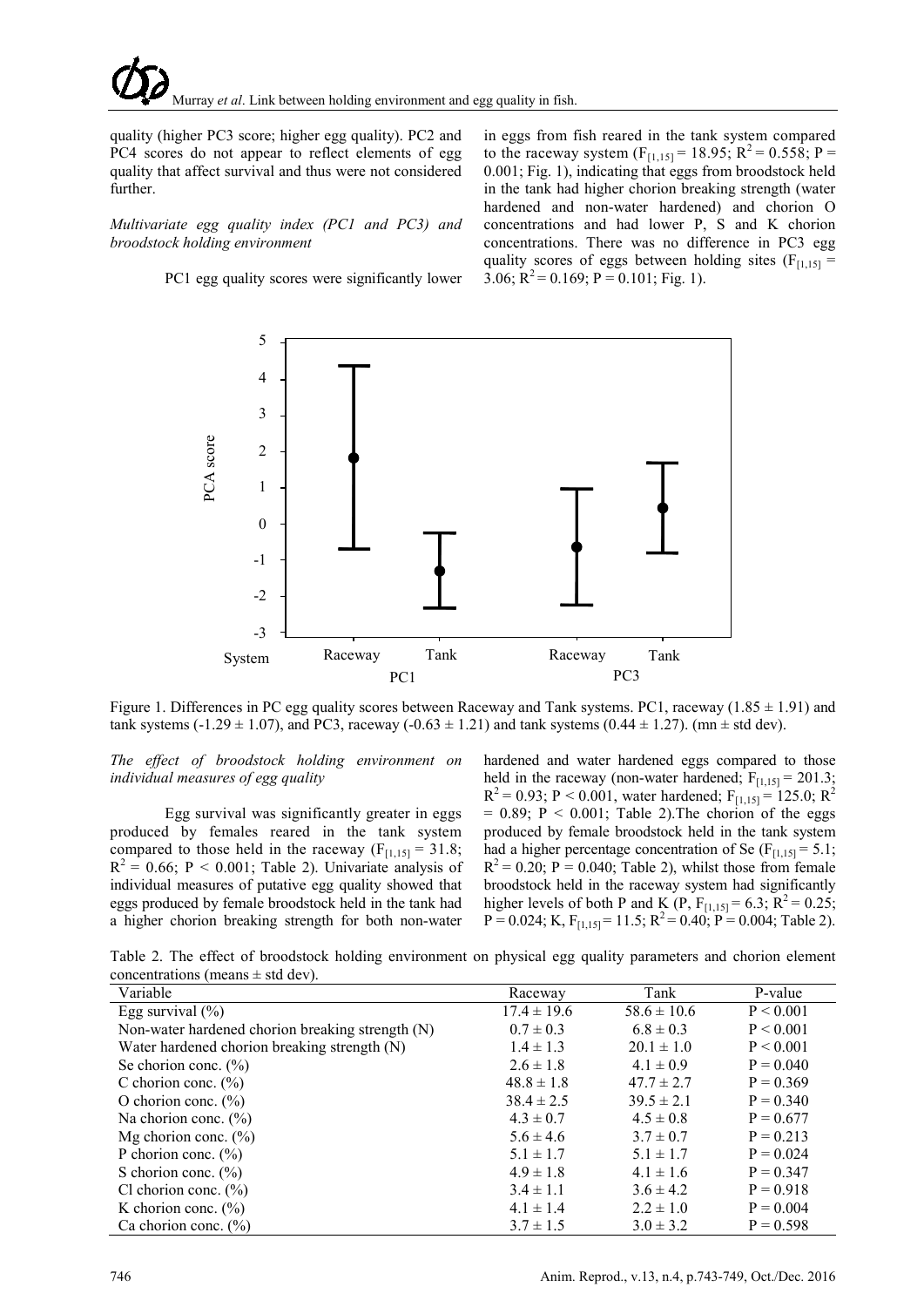#### **Discussion**

The results show that PC1 scores explain 40% of variation in egg survival and thus provided a useful multivariate index of egg quality, combining a broad range of elements of egg quality to produce an index that increases with decreasing egg quality. The relationship between the PC1 scores and egg survival shows the benefits of using integrated methods of analysis where a number of independent variables can be combined into a single, usable measure of egg quality. The results indicate that brown trout reared in tank systems produced eggs of significantly higher quality compared to eggs produced by brown trout held in raceways. Previous studies have successfully used a similar approach to examine multiple complex determinants of welfare of salmonids (Turnbull *et al*., 2005; Adams *et al*., 2007).

However, other factors not measured during this experiment may also have had an effect. For example, Aegerter *et al*. (2005) reported differences in the presence of specific mRNA transcripts, between high and low quality eggs, while Arukwe and Goksoyr (2003) reported that low levels of yolk proteins stored within the egg prior to ovulation might affect embryogenesis and thus egg survival. Therefore, further studies integrating both chorion egg quality parameters and yolk egg quality parameters into a single measure of egg quality may explain more of the variation in egg survival than was shown within the current study.

Broodstock reared in tank and raceway systems produced eggs which differed in egg survival, chorion breaking strength (non water hardened and water hardened) and chorion Se concentrations. This strongly indicates that broodstock rearing environment modified these egg characteristics, thus eggs originating from trout reared in a tank system expressed higher egg survival, chorion breaking strength and chorion Se concentrations compared with eggs from trout held in the raceway.

The chorion breaking strength measurements for eggs obtained from fish held in the tank system were comparable to similar studies on other salmonids, however the measurements obtained for eggs produced by broodstock held in the raceway were distinctly lower (Zotin 1958; Iuchi *et al*., 1996). For example, eggs from rainbow trout ruptured under a force of 29N, 24 h after being water hardened (Iuchi *et al*., 1996). This suggests that the females reared in the raceway system produced eggs with a reduced chorion breaking strength, rather than the tank system causing trout to produce eggs with increased chorion breaking strength.

The chorion is a proteinaceous membrane which surrounds the egg and protects the embryo inside from mechanical and chemical stressors during development (Kudo, 1992; Yamagami, 1992). Aquaculture procedures such as broodstock stripping and egg sorting can cause mechanical damage to the eggs due to the physical nature of the process, however, eggs with a more robust chorion are more likely to be able survive the stripping and sorting process intact and undamaged.

Fish reared in the tank system produced eggs with increased concentrations of chorionic Se, suggesting that eggs produced by broodstock held in the tank system were better protected from oxidative stress compared to eggs produced by raceway broodstock. Selenium plays a pivotal role against oxidative cellular injury (Rider *et al*., 2009). Of the 30 or so selenoproteins identified in mammals, a similar number of homologues have been recognised in fish (Kryukov and Gladyshev, 2000). The most studied of these are the enzymes glutathione peroxidase (GSH-Px), thioredoxin reductase (Trx-R), catalase, and superoxide dismutase. These are important molecules involved in intracellular antioxidant defence (Halliwell 1999; Arthur, 2000; Arteel and Sies, 2001). All broodstock diets contain some form of Se, which is usually stored and metabolised in the liver. This organ is also where the chorion proteins are manufactured before being transported to the ovary and overlaid onto the developing oocyte (Arukwe and Goksoyr, 2003; Rider *et al*., 2010).

Chorion concentrations of P and K were significantly higher in eggs produced by broodstock held in the raceway compared to the tank system. The elevated chorion concentrations of P and K may indicate poor egg development prior to and during ovulation. Craik and Harvey (1984) observed that protein linked phosphorus levels were higher during unsuccessful oocyte hydration compared to when oocytes successfully hydrated. Potassium ions are also essential during volume increase and water uptake of maturing oocytes although elevated levels of K are indicative of osmoregulatory failure in salmonids (Cardeilhac *et al*., 1979; Redding and Schreck, 1983; Bjornsson *et al*., 1989; Greeley *et al*., 1991; Liebert and Schreck, 2006). Phospholipids, inorganic phosphate and potassium are universally major components of living cells (Craik, 1982; Craik and Harvey, 1984, 1986; Lafleur and Thomas ,1991), however, in terms of their function within the chorion, this is most likely to be associated with egg hydration.

The most likely factor which may have affected the physiological status of the fish, and thus egg quality, was the hydrology within the holding systems. Although fish in both treatments experienced similar volumes of water passing through the tank, the way water entered the tanks and raceways was different. Water entering the tanks entered side on from three pipes, positioned equidistantly around the circular holding system, this resulted in the formation of a current, which the fish were regularly observed swimming against. Alternatively, water entering the raceway was supplied via an overhead pipe, which caused no such current to form. Previous studies have shown that increasing the current within a system causes fish to actively swim in order to maintain their position within the water column. Subsequently this has been shown to decrease physiological and behavioural stress responses in farmed fish by exercising fish and reducing attacks by conspecifics (Adams *et al*., 1995; Cutts *et al*., 1998; Damsgard and Arnesen, 1998). Stress is an energy demanding process and the fish have to mobilise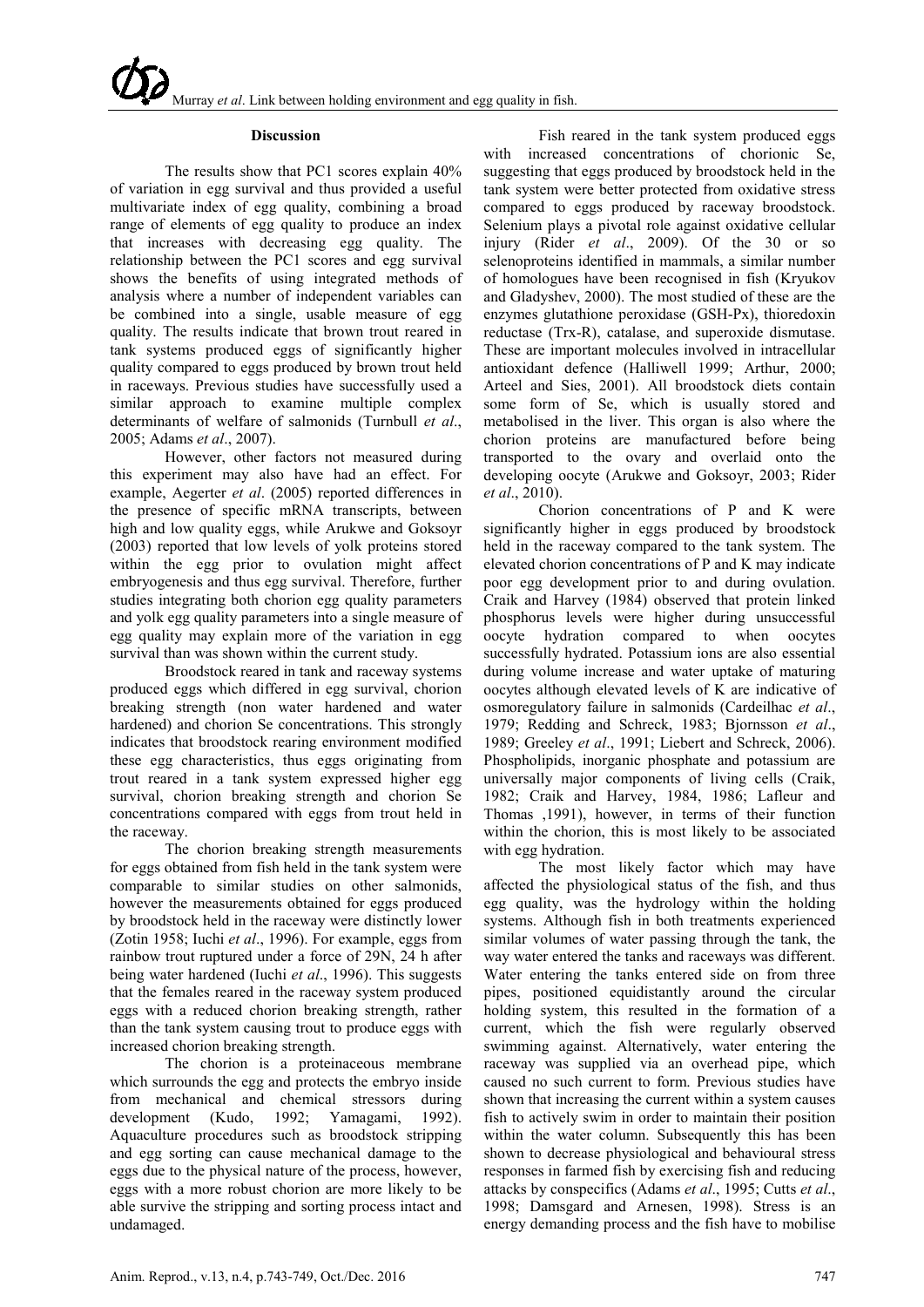energy substrates to metabolically cope with stress (Pottinger, 1998). It is possible that the current within the tanks may have allowed broodstock to devote more energy to reproduction and subsequently increased the quality of eggs produced.

In conclusion, results of both the integrated measures of chorion quality, individual chorion quality parameters, and egg survival rates suggest that the rearing environment had an effect on egg quality mediated through the broodstock. Eggs produced by brown trout reared in the tank system were of significantly higher quality compared to eggs produced by trout reared within the raceway. Welfare is an important aspect of aquaculture. However, information regarding the effect of holding environment on broodfish maturation and egg quality requires further research in order to understand the complex biological interactions.

#### **Acknowledgments**

This work was carried out thanks to funding from Alltech®. We also thank Peter Hesketh and staff at Ae Fishery, Stuart Wilson, Rona Brennan, and David Fettes at S.C.E.N.E. for all their assistance.

#### **References**

**Adams CE, Huntingford FA, Krpal J, Jobling M, Burnett SJ**. 1995. Exercise, agonistic behaviour and food acquisition in Arctic charr, *Salvelinus alpinu*s. *Environ Biol Fish*, 43:213-218.

**Adams CE, Turnbull JF, Bell A, Bron JE, Huntingford FA**. 2007. Multiple determinants of welfare in farmed fish: stocking density, disturbance, and aggression in Atlantic salmon (*Salmo salar*). *Can J Fish Aquat Sci*, 64:336-344.

**Aegerter S, Jalabert B, Bobe J**. **2005**. Large scale realtime PCR analysis of mRNA abundance in rainbow trout eggs in relationship with egg quality and postovulatory ageing. *Mol Reprod Dev*, 72:377-385.

**Arteel GE, Sies H**. 2001. The biochemistry of selenium and the glutathione system. *Environ Toxicol Pharmacol*, 10:153-158.

**Arthur JR**. 2000. The glutathione peroxidases. *Cell Mol Life Sci*, 57:1825-1835.

**Arukwe A, Goksoyr A**. 2003. Eggshell and egg yolk proteins in fish: hepatic proteins for the next generation: oogenetic, population, and evoluntionary implications of endocrine disruption. *Comp Hepatol*, 2:1-21.

**Bjornsson BT, Young G, Lin RJ, Deftos LJ, Bern HA**. 1989. Smoltification and seawater adaptation in Coho salmon (*Oncorhynchus- kisutch*) - plasma calcium regulation, osmoregulation, and calcitonin. *Gen Comp Endocrinol*, 74:346-354.

**Bobe J, Labbe C**, 2010. Egg and sperm quality in fish. *Gen Comp Endocrinol*, 165:535-548.

**Bostock J, McAndrew B, Richards R, Jauncey K, Telfer T, Lorenzen K, Little D, Ross L, Handisyde N, Gatward I, Corner R**. 2010. Aquaculture: global status and trends. *Philos Trans R Soc B*, 365:2897-2912.

**Bromage N, Jones J, Randall C, Thrush M, Davies** 

**B, Springate J, Duston J, Barker G**. 1992. Broodstock management, fecundity, egg quality and the timing of egg production in the rainbow trout (*Oncorhynchus mykiss*). *Aquaculture*, 100:141-166.

**Brooks S, Tyler CR, Sumpter JP**. 1997. Quality in fish: what makes a good egg? *Rev Fish Biol Fish*, 7:387-416.

**Campbell PM, Pottinger TG, Sumpter JP**. 1992. Stress reduces the quality of gametes produced by rainbow trout. *Biol Reprod*, 47:1140-1150.

**Cardeilhac PT, Simpson CF, Lovelock RL, Yosha SF, Calderwood HW, Gudat JC**. 1979. Failure of osmoregulation with apparent potassium intoxication in marine teleosts - primary toxic effect of copper. *Aquaculture*, 17**:**231-239.

**Craik JCA**. 1982. Levels of phosphoprotein in the eggs and ovaries of some fish species. *Comp Biochem Physiol B Biochem Mol Biol*, 72:507-510.

**Craik JCA, Harvey SM**. 1984. Egg quality in rainbow trout - the relation between egg viability, selected aspects of egg composition, and time of stripping. *Aquaculture*, 40:115-134.

**Craik JCA, Harvey SM**. 1986. Phosphorus metabolism and water uptake during final maturation of ovaries of teleosts with pelagic and demersal eggs. *Mar Biol*, 90:285-289.

**Cutts CJ, Metcalfe NB, Taylor AC**. 1998. Aggression and growth depression in juvenile Atlantic salmon: consequence of individual variation in standard metabolic rate. *J Fish Biol*, 52:1026-1037.

**Damsgard B, Arnesen AM**. 1998. Feeding, growth and social interactions during smolting and seawater acclimation in Atlantic salmon, *Salmo salar* L. *Aquaculture*, 168:7-16.

**Ebeling JM, Timmons MB**. 2012. Recirculating Aquaculture Systems. In: (Tidwell JH (Ed.). *Aquaculture Production Systems*. Oxford, UK: Wiley-Blackwell.

**Greeley MS, Hols H, Wallace RA**. 1991. Changes in size, hydration and low-molecular weight osmotic effectors during meiotic maturation of *Fundulus* oocytes in-vivo. *Comp Biochem Physiol A Physiol*, 100:639-647.

**Halliwell B**. 1999. Establishing the significance and optimal intake of dietary antioxidants: the biomarker concept. *Nutr Rev*, 57:104-113.

**Humane** Killing of Animals under Schedule 1 to the Animals (Scientific Procedures) Act 1986: code of practice. 1997. London: The Stationery Office Books. 10 pp.

**Iuchi I, Ha CR, Sugiyama H, Nomura K**. 1996. Analysis of chorion hardening of eggs of rainbow trout, *Oncorhynchus mykiss*. *Dev Growth Differ*, 38:299-306.

**Izquierdo MS, Fernandez-Palacios H, Tacon AGJ**. 2001. Effect of broodstock nutrition on reproductive performance of fish. *Aquaculture*, 197:25-42.

**Kinne O, Kinne EM**. 1961. Rates of development in embryos of a cyprinodont fish exposed to different temperature-salinity-oxygen combinations. *Can J Zool*, 40:231-253.

**Kjorsvik E, Mangorjensen A, Holmefjord I**. 1990. Egg quality in fishes. *Adv Mar Biol*, 26:71-113. **Kryukov, GV, Gladyshev, VN**. 2000. Selenium